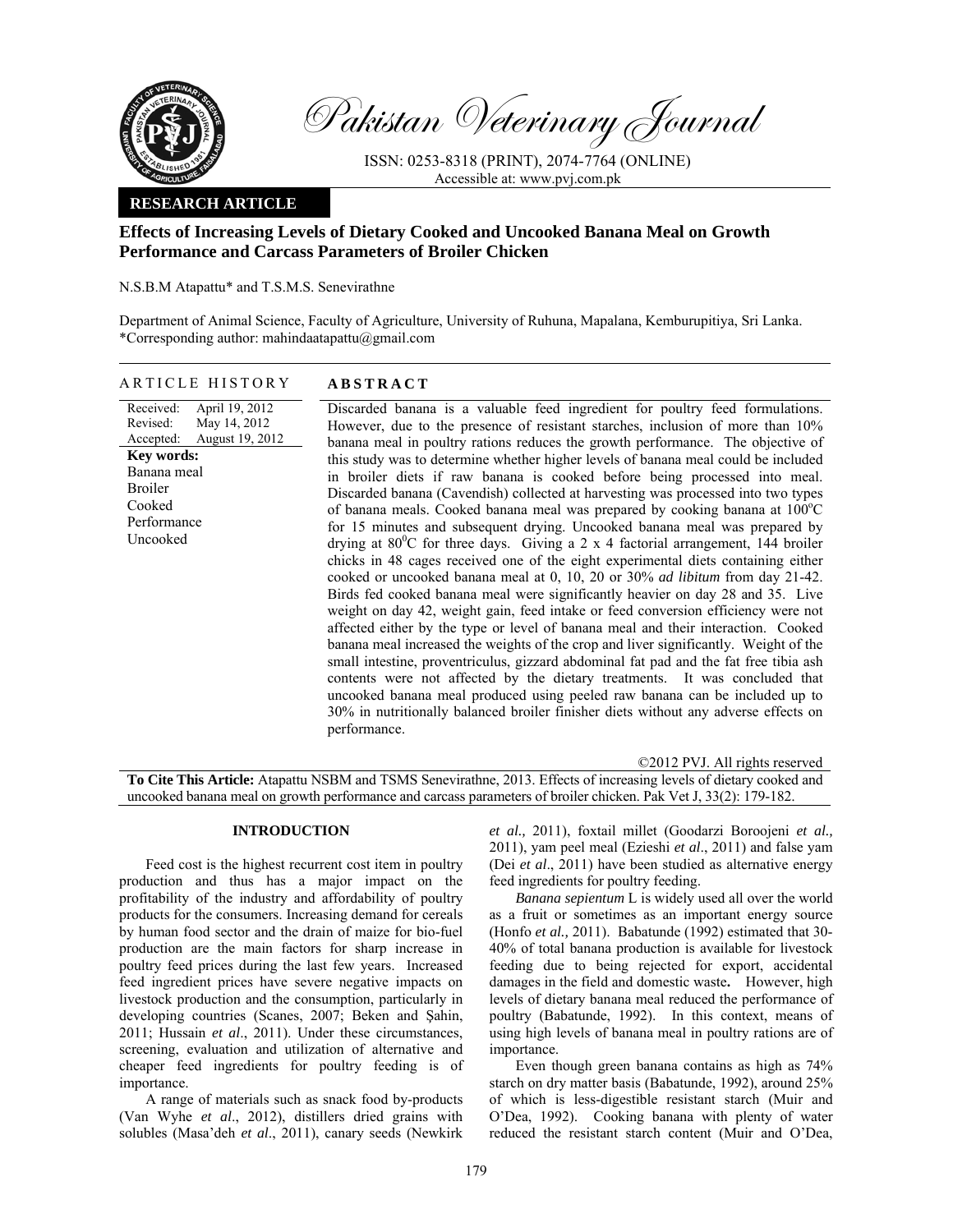1992). We hypothesize that higher levels of banana meal could be included in broiler diets without having adverse effects on growth performance, if raw banana is cooked before being processed into meal. The present study tested the above hypothesis.

### **MATERIALS AND METHODS**

Day-old broiler chicks (Cobb) were bought from a commercial hatchery. Brooding was done for 14 days on a deep littered (paddy husk) electrical brooder. From 1-20 days of age, birds were fed with a commercial broiler starter ration (CIC Feeds, Sri Lanka). On day 20, 144 chicks with similar average body weight were allocated into 48 floor pens. Three chicks were housed in each pen with a drinker and a feeder.

Discarded Cavendish type banana was collected from Dole Lanka Export Company in Buttala, Sri Lanka. Selected banana was at well mature but un-ripe stage. Two types of banana meals were prepared. In preparing cooked banana meal, banana was cooked in hot water (100° C) for 15 minutes. Subsequently, cooked banana was peeled, sliced into small pieces, dried at 80° C for 3 days and then ground to get cooked banana meal. In preparing uncooked banana meal, banana was peeled, cut into pieces, oven dried at  $80^{\circ}$ C for 3 days and then ground.

Eight broiler finisher rations were formulated incorporating either cooked or uncooked banana meal at 0, 10, 20 and 30%. All diets met the nutrient requirements given by NRC (1994). Crude protein (CP) content of the banana meals as determined by Kjeldhal method were used in ration formulation. The level of amino acids and minerals of the banana meals were not considered in ration formulation. Ingredient composition and calculated nutrient compositions of the diets are given in Table 1.

**Table 1:** Ingredient composition and calculated nutrient composition of the diet

| Ingredient (g/kg)               | Level of banana meal (g/1000 g) |     |     |     |  |  |  |  |  |
|---------------------------------|---------------------------------|-----|-----|-----|--|--|--|--|--|
|                                 | 0                               | 100 | 200 | 300 |  |  |  |  |  |
| Yellow maize meal               | 390                             | 322 | 210 | 135 |  |  |  |  |  |
| Soybean oil meal                | 261                             | 294 | 326 | 362 |  |  |  |  |  |
| Rice bran                       | 119                             | 71  | 46  | 9   |  |  |  |  |  |
| Banana meal                     | 0                               | 100 | 200 | 300 |  |  |  |  |  |
| palm oil                        | 90                              | 95  | 110 | 115 |  |  |  |  |  |
| Coconut poonac                  | 70                              | 48  | 38  | 10  |  |  |  |  |  |
| Fish meal                       | 35                              | 35  | 35  | 35  |  |  |  |  |  |
| Shell powder                    | 23                              | 23  | 23  | 23  |  |  |  |  |  |
| <b>DCP</b>                      | 6                               | 6   | 6   | 5   |  |  |  |  |  |
| Salt                            | 2.5                             | 2.5 | 2.5 | 2.5 |  |  |  |  |  |
| Vit min mix                     | 2.5                             | 2.5 | 2.5 | 2.5 |  |  |  |  |  |
| <b>DL</b> Methionine            |                                 |     |     |     |  |  |  |  |  |
| Calculated nutrient composition |                                 |     |     |     |  |  |  |  |  |
| 'MEn (Kcal/Kg)                  | 3200                            |     |     |     |  |  |  |  |  |
| СP                              | 200                             |     |     |     |  |  |  |  |  |
| <sup>2</sup> Non phytate P      | 3.5                             |     |     |     |  |  |  |  |  |
| ${}^{2}Ca$                      | 9                               |     |     |     |  |  |  |  |  |
| <sup>2</sup> Lysine             |                                 |     |     |     |  |  |  |  |  |
| <sup>2</sup> Methionine         | 7.4                             |     |     |     |  |  |  |  |  |

Methionine 7.4 1 The MEn of the banana meals were calculated using the formula; MEn(MJkg- $^{1}$ ) = 0.1551 × % crude protein + 0.3431 × % fat + 0.1669 × % starch +  $0.1301 \times$ % total sugar (expressed as sucrose) (Anonymous, 1986). The sugar and starch contents of the banana; as given by Adeniji *et al*. (2007)**.** <sup>2</sup>Without considering nutrients coming from banana meal.

The experiment followed a completely randomized design in factorial arrangement. The main treatment factors were two types of banana meal (cooked and uncooked) and four dietary banana meal inclusion levels (0, 10, 20 and

30%). Experimental diets and water were provided *ad libitum* from day 21-42.

Rate of digesta passage of eight randomly selected birds from each treatment combination were determined on day 36 as described by Washburn (1991).

Eight randomly selected birds from each treatment combination were slaughtered on day 42. Weights of the liver, gizzard, crop, small intestine, abdominal fat pad and the length of the small intestine were determined. Tibias were analyzed for fat free tibia ash as described by Kim *et al*. (2009).

Data were analyzed as a completely randomized design in 2 x 4 factorial arrangement, using GLM procedure of SAS (1989). Significant means were compared using DMRT procedure.

#### **RESULTS AND DISCUSSION**

Proximate composition, pH and bulk density of the two types of banana meal are given in Table 2. The proximate composition of the two types of banana meal was not significantly different. The proximate components of the banana meals were similar to those values reported by Adeniji *et al.* (2007). The CP contents of banana meals were lower than that of the commonly used cereals and their byproducts in poultry feeds (NRC 1994). Furthermore, the protein profile of banana was found to be deficient in lysine, methionine and tryptophane (Emaga *et al*., 2011). Therefore, the protein value of banana meal is assumed to be low.

**Table 2:** Proximate composition of the two types of banana meal

| Analysis                 | Cooked      | Uncooked    | Probability |  |
|--------------------------|-------------|-------------|-------------|--|
| parameter                | banana meal | banana meal |             |  |
| Dry matter %             | 90.5        | 87.4        | <b>NS</b>   |  |
| CP <sub>%</sub>          | 2.3         | 2.3         | <b>NS</b>   |  |
| Fat %                    | 0.37        | 0.38        | <b>NS</b>   |  |
| Crude fiber %            | 4.2         | 4.0         | <b>NS</b>   |  |
| Ash %                    | 2.88        | 3.04        | <b>NS</b>   |  |
| pН                       | 4.98        | 5.08        | <b>NS</b>   |  |
| Bulk density( $g/cm^3$ ) | 0.66        | 0.65        | <b>NS</b>   |  |
| NS: P > 0.05             |             |             |             |  |

The ME value of banana meal calculated using the formula given by EEC Directives (Anonymous, 1986) and the starch and sugar composition values given by Adeniji *et al* (2007) was as high as 2624 Kcal/Kg. The high energy value and the low fibre content of the banana meal suggest that it could be a good energy feed ingredient for poultry feeding.

The type or level of banana meal had no significant effect on feed intake (Table 3). However, increase of the dietary banana meal level from 10 to 30% improved the feed intake linearly ( $p<0.01$ ); feed intake (g) = 2935 + 8.8 x banana meal level (%). Birds eat to satisfy their energy requirement and thus increase the intake when the energy content of the diet was decreased (Kamran *et al.,* 2008). Therefore, it seems that the actual ME content of banana meal was lower than what was calculated and used in ration formulation (2624 Kcal/Kg) and birds consumed more feed to satisfy their energy requirement. The increased feed intake of banana meal given birds suggested that banana meal does not contain anti-nutrients that reduce the feed intake of broilers. These findings are in line with Adeniji *et al.* (2007) who found that banana contained low levels of anti-nutrients such as tannins, phytates and oxalates.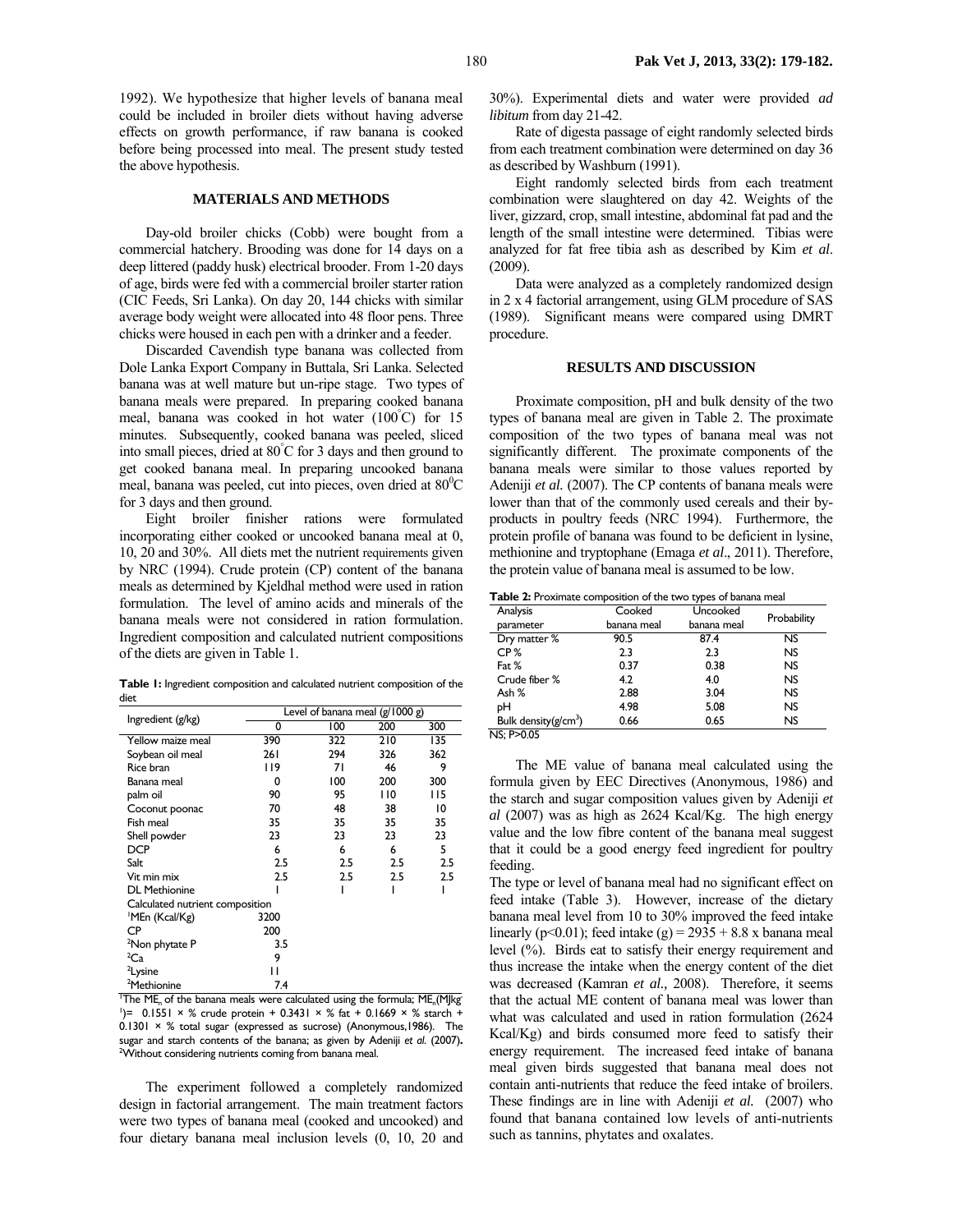**Table 3:** Effects of four levels of cooked and uncooked banana meal on growth performance of broiler chicken from day 21-42

| Type of banana meal | Uncooked |      |      |      |      | Cooked |      |      |      | Probability |                |            |
|---------------------|----------|------|------|------|------|--------|------|------|------|-------------|----------------|------------|
| Level of BFM (%)    |          | 10   | 20   | 30   |      | 10     | 20   | 30   |      | Гуре        | Level          | Type*Level |
| Live weight $(g)$   |          |      |      |      |      |        |      |      |      |             |                |            |
| 21d                 | 847      | 867  | 849  | 837  | 855  | 842    | 861  | 852  | 9.3  | NS          | NS             | NS         |
| 28d                 | 1415     | 1487 | 1461 | 1425 | 1467 | 1473   | 496  | 1506 | 21   | 0.01        | NS             | <b>NS</b>  |
| 35 d                | 1996     | 2069 | 2024 | 1976 | 2082 | 2007   | 2116 | 2112 | 35   | 0.01        | <b>NS</b>      | 0.04       |
| 42 d                | 2392     | 2439 | 2393 | 2388 | 2418 | 2484   | 2471 | 2541 | 57   | 0.07        | N <sub>S</sub> | <b>NS</b>  |
| Weight gain         | 1545     | 1572 | 1543 | 1551 | 1562 | 642    | 609  | 1689 | 54   | 0.07        | <b>NS</b>      | <b>NS</b>  |
| Feed intake         | 2967     | 2970 | 3090 | 3216 | 3119 | 3074   | 3139 | 3181 | 70   | <b>NS</b>   | <b>NS</b>      | <b>NS</b>  |
| <b>FCR</b><br>.     | .92      | .89  | 2.00 | 2.07 | 1.99 | 1.87   | l.95 | 88.  | 0.05 | <b>NS</b>   | <b>NS</b>      | 0.09       |

NS: P>0.05.

**Table 4:** Effects of four levels of cooked and uncooked banana meal on some carcass parameters of broiler chicken

| Type of banana meal                        | Uncooked |      |                  |      | Cooked |      |      |      | SD   | Probability |           |            |
|--------------------------------------------|----------|------|------------------|------|--------|------|------|------|------|-------------|-----------|------------|
| Level of banana meal (%)                   |          | 10   | 20               | 30   |        | 10   | 20   | 30   |      | Туре        | Level     | Type*Level |
| Visceral organ weight (% of empty carcass) |          |      |                  |      |        |      |      |      |      |             |           |            |
| Crop                                       | 0.47     | 0.49 | 0.50             | 0.44 | 0.64   | 0.65 | 0.52 | 0.72 | 0.2  | 0.01        | <b>NS</b> | <b>NS</b>  |
| Proventriculus                             | 0.75     | 0.56 | 0.6 <sub>1</sub> | 0.67 | 0.65   | 0.66 | 0.65 | 0.71 | 0.05 | <b>NS</b>   | <b>NS</b> | <b>NS</b>  |
| Gizzard                                    | 2.2      | 1.9  | 1.9              | 2.0  | 2.0    | 2.0  | ۱.9  | 2.0  | 0.1  | NS          | <b>NS</b> | <b>NS</b>  |
| Small intestine                            | 5.8      | 5.4  | 6.1              | 5.8  | 5.8    | 5.9  | 6.1  | 6.1  | 0.39 | <b>NS</b>   | <b>NS</b> | <b>NS</b>  |
| Liver                                      | 2.9      | 2.5  | 3.1              | 2.7  | 3.6    | 3.2  | 3.2  | 2.8  | 0.19 | 0.005       | 0.03      | NS.        |
| Abdominal fat                              | 2.4      | 1.9  | 1.9              | ۱.9  | 2.5    | 2.2  | 2.0  | 2.6  | 0.3  | <b>NS</b>   | <b>NS</b> | <b>NS</b>  |
| Length of small intestine <sup>1</sup>     | 10.8     | 9.9  | 10.4             | 10.9 | 9.5    | 10.2 | 10.5 | 11.2 | 0.48 | <b>NS</b>   | <b>NS</b> | NS.        |
| Digesta retention time (min)               | 149      | 141  | 131              | 3    | 149    | 144  | 137  | 126  | 9    | <b>NS</b>   | <b>NS</b> | <b>NS</b>  |
| Tibia ash (%)                              | 57       | 58   | 56               | 58   | 58     | 59   | 56   | 59   | 1.3  | <b>NS</b>   | <b>NS</b> | NS         |

NS; P>0.05; 1; as a % of empty carcass.

No mortalities were recorded during the experiment. The level of banana meal had no significant effects on the growth performance parameters. However, the body weight of the birds fed cooked banana meal on day 28 (1485 g) and 35 (2079 g) were significantly  $(P<0.05)$  higher than those fed uncooked banana meal (1445 and 2016 g, respectively). Even though the feed intake or the feed conversion ratio was not affected by the type of the banana meal, body weight on day 42 and weight gain of the birds fed cooked banana meal (2478 and 1625 g) were tended ( $P=0.07$ ) to be higher than those fed un cooked banana meal (2403 and 1552 g). It was hypothesized that the negative effects of resistant starch of banana could be mitigated by cooking. However, results of this experiment suggest that cooking of banana had positive effects on feed intake only during 21- 28 day and on body weight up to day 35. The type x level interaction was significant for live weight on day 35. At lower banana levels (0, 10 or 20%) cooking had no significant effect. The LS means comparison showed that at 30% dietary banana meal, birds fed cooked banana meal were significantly heavier than those fed uncooked banana meal. It is suggested that relatively younger birds were benefited from cooking banana before being processed. Even though cooking had statistical trend (P=0.07) of improving the performance parameters such as body weight on day 42 and weight gain, it was noted that cooking incurs additional financial and energy costs and is practically cumbersome. It is not clear why cooking did not produce positive effects.

Babatunde (1992) showed that high dietary banana meal reduced the performance of poultry. However, the growth performance data of this experiment clearly showed that if mature fruits are used and the rations are nutritionally balanced, banana meal can be used up to 30% without affecting the growth performance negatively.

Effects of four levels of cooked and uncooked banana meal on some carcass parameters of broiler chicken are shown in Table 4. The percentage weight of the crop of the birds fed cooked banana meal (0.63%) was significantly (P<0.05) higher than those fed uncooked banana meal

(0.47%). The percentage liver weight was significantly higher for the birds fed cooked banana meal  $(3.2\%)$  than those fed uncooked banana meal (2.8%). Birds fed the control diet also had higher liver weight than those fed 10 or 30% banana meal. Reason/s for above organ weight changes is/are not clear.

Presence of anti-proteolytic substances was found to cause pancreatic hypertrophy (Gallinger *et al.,* 2003). Suggesting that banana meal does not contain antiproteolytic factors, inclusion of banana meal had no effect on the weight of the pancreas. Banana is low in phytate (Adeniji *et al.,* 2007). Also, the rations were balanced for phosphorus without considering the P originating from banana meal. Due to the above two reasons, the tibia ash contents were similar across all treatments.

Despite the fact that birds fed diets with banana meal ate more feed, the percentage of abdominal fat was not affected by type or level of dietary banana meal. This further suggests that the actual energy level of banana meal could be lower than assumed and birds fed banana meal diets have increased their intake to satisfy their energy requirement.

Presence of viscous polysaccharides such as beta glucans and arabinoxylans in the feed ingredients reduced the rate of digesta passage leading to a range of adverse effects (Slominski, 2011). The rate of digesta passage in this experiment was not affected either by the type of or the level of the banana meal. This suggests that well mature banana used in this experiment contained little non starchy polysaccharide levels.

**Conclusion:** It was concluded that uncooked banana meal produced using peeled raw banana can be included up to 30% in nutritionally balanced broiler finisher diets without any adverse effects on performance.

**Acknowledgement:** Project "Upgrading University of Ruhuna into Intentional Status" is acknowledged for bearing the page charges. Mr. PK Lal and Mr Kapila Premakumara are thanked for their technical assistance.